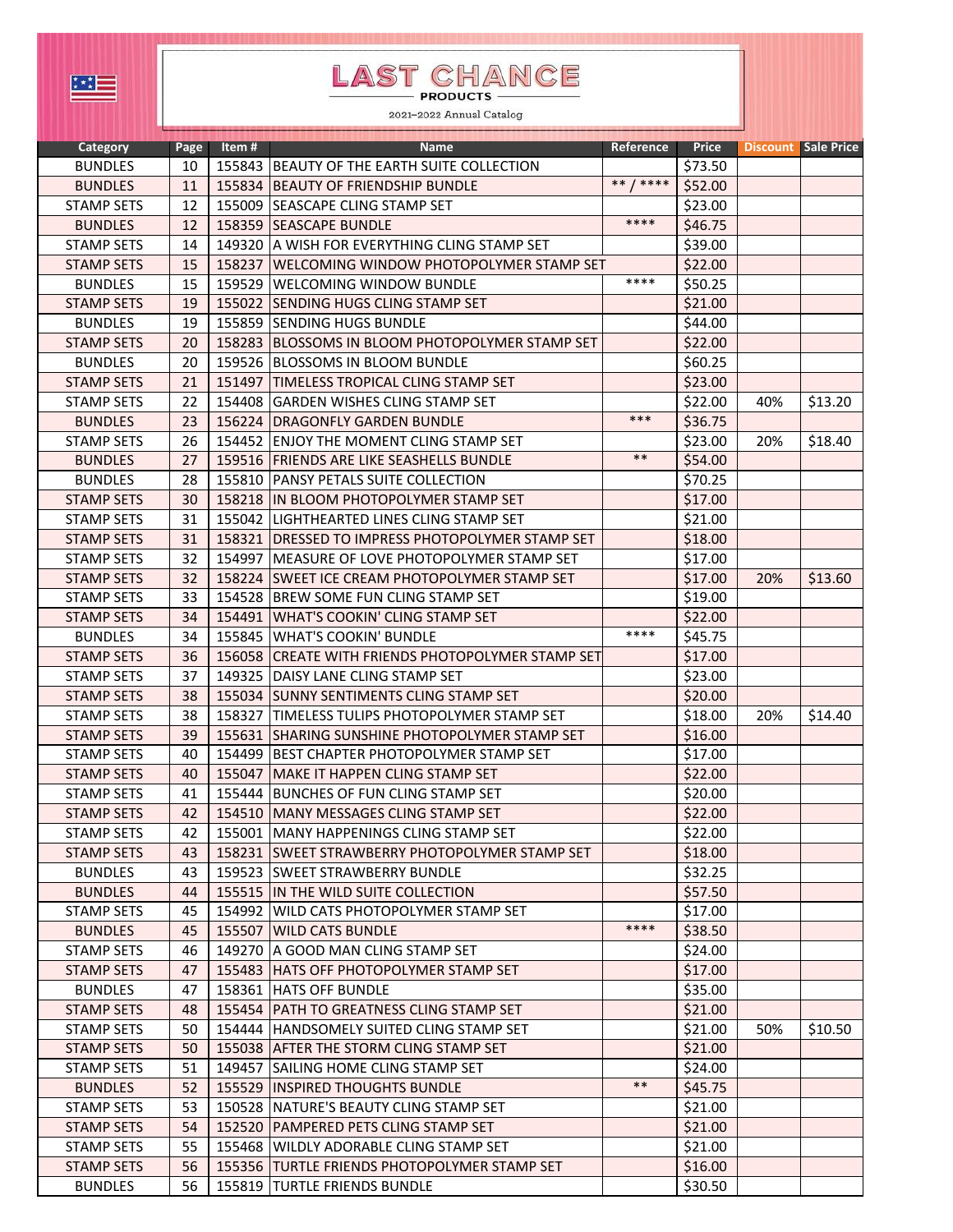| Category          | Page | Item # | <b>Name</b>                                        | Reference | Price   |     | <b>Discount Sale Price</b> |
|-------------------|------|--------|----------------------------------------------------|-----------|---------|-----|----------------------------|
| <b>STAMP SETS</b> | 57   |        | 154461 STELLAR BIRTHDAY CLING STAMP SET            |           | \$21.00 |     |                            |
| <b>STAMP SETS</b> | 58   |        | 155703 PIRATES & MERMAIDS CLING STAMP SET          |           | \$18.00 |     |                            |
| <b>STAMP SETS</b> | 59   |        | 155470 ALL FOR BABY PHOTOPOLYMER STAMP SET         |           | \$17.00 |     |                            |
| <b>BUNDLES</b>    | 59   |        | 158360 ALL FOR BABY BUNDLE                         |           | \$38.50 |     |                            |
| <b>BUNDLES</b>    | 60   |        | 155831  YOU'RE A PEACH SUITE COLLECTION            |           | \$57.25 |     |                            |
| <b>STAMP SETS</b> | 61   |        | 155050 SWEET AS A PEACH PHOTOPOLYMER STAMP SET     |           | \$18.00 |     |                            |
| <b>BUNDLES</b>    | 61   |        | 155823 SWEET AS A PEACH BUNDLE                     | ****      | \$36.75 |     |                            |
| <b>STAMP SETS</b> | 62   |        | 155059 CELEBRATE WITH FLOWERS CLING STAMP SET      |           | \$18.00 |     |                            |
| <b>STAMP SETS</b> | 62   |        | 158289 HIPPO HAPPINESS PHOTOPOLYMER STAMP SET      |           | \$18.00 |     |                            |
| <b>STAMP SETS</b> | 64   |        | 152657 WAY TO GOAT CLING STAMP SET                 |           | \$19.00 |     |                            |
|                   |      |        |                                                    |           | \$21.00 |     |                            |
| <b>STAMP SETS</b> | 65   |        | 152641 FROM ALL OF US CLING STAMP SET              |           |         |     |                            |
| <b>STAMP SETS</b> | 65   |        | 154464 HEY BIRTHDAY CHICK CLING STAMP SET          |           | \$21.00 | 20% | \$16.80                    |
| <b>STAMP SETS</b> | 66   |        | 152539 HAPPIEST OF BIRTHDAYS CLING STAMP SET       |           | \$19.00 |     |                            |
| <b>BUNDLES</b>    | 68   |        | 155764 SIMPLY ELEGANT SUITE COLLECTION             |           | \$59.25 |     |                            |
| <b>STAMP SETS</b> | 69   |        | 155095 ELEGANTLY SAID CLING STAMP SET              |           | \$23.00 |     |                            |
| <b>BUNDLES</b>    | 69   |        | 155753 ELEGANTLY SAID BUNDLE                       |           | \$36.75 |     |                            |
| <b>STAMP SETS</b> | 70   |        | 155408 ENCIRCLED IN FRIENDSHIP CLING STAMP SET     |           | \$19.00 |     |                            |
| <b>BUNDLES</b>    | 70   |        | 155541 ENCIRCLED IN FRIENDSHIP BUNDLE              |           | \$47.50 |     |                            |
| <b>STAMP SETS</b> | 73   |        | 151457 FOREVER BLOSSOMS CLING STAMP SET            |           | \$23.00 |     |                            |
| <b>STAMP SETS</b> | 73   |        | 152504 PRIZED PEONY CLING STAMP SET                |           | \$24.00 | 20% | \$19.20                    |
| <b>STAMP SETS</b> | 74   |        | 158183 ALWAYS IN MY HEART PHOTOPOLYMER STAMP SET   |           | \$18.00 |     |                            |
| <b>STAMP SETS</b> | 76   |        | 151490 POSITIVE THOUGHTS CLING STAMP SET           |           | \$21.00 |     |                            |
| <b>STAMP SETS</b> | 76   |        | 155626 FOREVER GRAPEVINE CLING STAMP SET           |           | \$20.00 |     |                            |
| <b>BUNDLES</b>    | 76   |        | 155618 FOREVER GRAPEVINE BUNDLE                    |           | \$40.50 |     |                            |
| <b>STAMP SETS</b> | 77   |        | 158301 ORNATE THANKS PHOTOPOLYMER STAMP SET        |           | \$18.00 |     |                            |
| <b>BUNDLES</b>    | 78   |        | 155590 FLOWERS OF FRIENDSHIP BUNDLE                | $***$     | \$35.00 |     |                            |
| <b>STAMP SETS</b> | 79   |        | 151677 BEAUTIFUL MOMENTS CLING STAMP SET           |           | \$23.00 |     |                            |
| <b>BUNDLES</b>    | 80   |        | 155699 BLOOM WHERE YOU'RE PLANTED SUITE COLLECTION |           | \$65.00 |     |                            |
|                   |      |        |                                                    | ***       |         |     |                            |
| <b>BUNDLES</b>    | 81   |        | 155688 PLENTIFUL PLANTS BUNDLE                     |           | \$47.50 |     |                            |
| <b>STAMP SETS</b> | 83   |        | 149468 FREE AS A BIRD CLING STAMP SET              |           | \$22.00 |     |                            |
| <b>STAMP SETS</b> | 84   |        | 155772 SWEET FAREWELL CLING STAMP SET              |           | \$20.00 |     |                            |
| <b>STAMP SETS</b> | 84   |        | 155790 RIGHT BEHIND YOU CLING STAMP SET            |           | \$21.00 |     |                            |
| <b>STAMP SETS</b> | 85   |        | 149385 BACK ON YOUR FEET CLING STAMP SET           |           | \$21.00 |     |                            |
| <b>STAMP SETS</b> | 86   |        | 152630 SENIOR YEARS CLING STAMP SET                |           | \$20.00 |     |                            |
| <b>STAMP SETS</b> | 86   |        | 156930 BADGER BESTIES CLING STAMP SET              |           | \$19.00 |     |                            |
| <b>BUNDLES</b>    | 88   |        | 155720 TIDINGS OF CHRISTMAS SUITE COLLECTION       |           | \$58.00 |     |                            |
| <b>STAMP SETS</b> | 89   |        | 153503 TIDINGS & TRIMMINGS PHOTOPOLYMER STAMP SET  |           | \$18.00 |     |                            |
| <b>BUNDLES</b>    | 89   |        | 155716 TIDINGS & TRIMMINGS BUNDLE                  |           | \$40.50 |     |                            |
| <b>STAMP SETS</b> | 90   |        | 158267 ISNOWFLAKE WISHES PHOTOPOLYMER STAMP SET    |           | \$26.00 |     |                            |
| <b>STAMP SETS</b> | 90   |        | 155634 FESTIVE FOLIAGE CLING STAMP SET             |           | \$21.00 |     |                            |
| <b>STAMP SETS</b> | 91   |        | 153313 EVERGREEN ELEGANCE CLING STAMP SET          |           | \$22.00 |     |                            |
| <b>BUNDLES</b>    | 91   |        | 155579 EVERGREEN ELEGANCE BUNDLE                   | $***$     | \$40.50 |     |                            |
| <b>STAMP SETS</b> | 92   |        | 158251 POINSETTIA PETALS PHOTOPOLYMER STAMP SET    |           | \$27.00 |     |                            |
| STAMP SETS        | 93   |        | 158335 PERFECTLY PLAID PHOTOPOLYMER STAMP SET      |           | \$17.00 |     |                            |
| <b>STAMP SETS</b> | 93   |        | 158341 ISNOWMAN SEASON PHOTOPOLYMER STAMP SET      |           | \$18.00 |     |                            |
| <b>STAMP SETS</b> | 94   |        | 155007   SEASON'S BLESSINGS PHOTOPOLYMER STAMP SET |           | \$21.00 |     |                            |
| <b>BUNDLES</b>    | 94   |        | 155485 SEASON'S BLESSINGS BUNDLE                   |           | \$47.50 |     |                            |
| <b>STAMP SETS</b> | 95   |        | 158239 BANNER YEAR PHOTOPOLYMER STAMP SET          |           | \$17.00 |     |                            |
|                   |      |        |                                                    |           |         |     |                            |
| <b>BUNDLES</b>    | 96   |        | 155459 EXPRESSIONS IN INK SUITE COLLECTION         | ***       | \$75.00 |     |                            |
| <b>BUNDLES</b>    | 97   |        | 155456 ARTISTICALLY INKED BUNDLE                   | ***       | \$53.00 |     |                            |
| <b>BUNDLES</b>    | 98   |        | 158356 COLOR & CONTOUR BUNDLE                      |           | \$50.25 |     |                            |
| <b>STAMP SETS</b> | 99   |        | 158275 ALL THINGS FABULOUS PHOTOPOLYMER STAMP SET  |           | \$22.00 |     |                            |
| <b>STAMP SETS</b> | 100  |        | 155665 HENNA HEARTS CLING STAMP SET                |           | \$18.00 |     |                            |
| <b>STAMP SETS</b> | 101  |        | 149275   VERY VERSAILLES CLING STAMP SET           |           | \$23.00 |     |                            |
| <b>STAMP SETS</b> | 102  |        | 155667 TO THE MOON PHOTOPOLYMER STAMP SET          |           | \$17.00 |     |                            |
| <b>STAMP SETS</b> | 103  |        | 152568 BEST YEAR CLING STAMP SET                   |           | \$20.00 |     |                            |
| <b>BUNDLES</b>    | 104  |        | 155503 HAND-PENNED SUITE COLLECTION                |           | \$66.25 |     |                            |
| <b>BUNDLES</b>    | 105  |        | 155492 HAND-PENNED PETALS BUNDLE                   | ***       | \$46.75 |     |                            |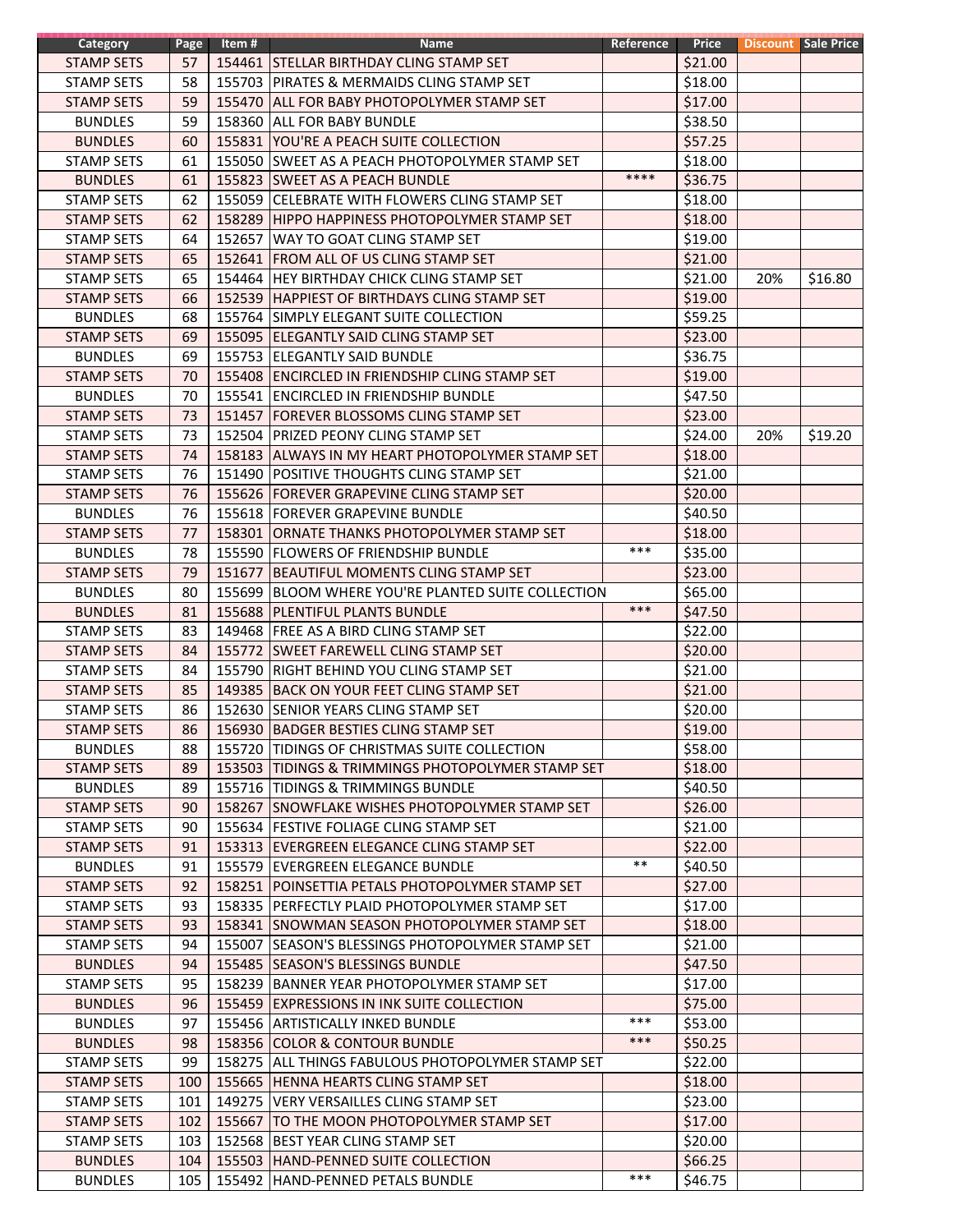| Category          | Page | Item # | <b>Name</b>                                                               | Reference     | Price   |     | <b>Discount Sale Price</b> |
|-------------------|------|--------|---------------------------------------------------------------------------|---------------|---------|-----|----------------------------|
| <b>BUNDLES</b>    | 106  |        | 155821 BUTTERFLY BRILLIANCE BUNDLE                                        | $***$         | \$54.75 |     |                            |
| <b>STAMP SETS</b> | 108  |        | 152565 HAND-DRAWN BLOOMS CLING STAMP SET                                  |               | \$23.00 | 20% | \$18.40                    |
| <b>STAMP SETS</b> | 108  |        | 158281 BIRDS & BRANCHES PHOTOPOLYMER STAMP SET                            |               | \$18.00 |     |                            |
| <b>BUNDLES</b>    | 109  |        | 159519 HYDRANGEA HAVEN BUNDLE                                             | ****<br>$***$ | \$52.00 |     |                            |
| <b>BUNDLES</b>    | 110  |        | 155847 QUIET MEADOW BUNDLE                                                | ***<br>$7***$ | \$53.00 |     |                            |
| <b>STAMP SETS</b> | 111  |        | 152562 TASTEFUL TOUCHES CLING STAMP SET                                   |               | \$23.00 |     |                            |
| <b>BUNDLES</b>    | 112  |        | 155608 SWEET SYMMETRY SUITE COLLECTION                                    |               | \$49.00 |     |                            |
| <b>STAMP SETS</b> | 113  |        | 155140 IN SYMMETRY PHOTOPOLYMER STAMP SET                                 |               | \$17.00 |     |                            |
| <b>BUNDLES</b>    | 113  |        | 155599 IN SYMMETRY BUNDLE                                                 |               | \$29.50 |     |                            |
| <b>STAMP SETS</b> | 114  |        | 155077 BATIK BOUTIQUE PHOTOPOLYMER STAMP SET                              |               | \$17.00 |     |                            |
|                   |      |        |                                                                           |               | \$41.25 |     |                            |
| <b>BUNDLES</b>    | 114  |        | 158362 BATIK BOUTIQUE BUNDLE                                              |               |         |     |                            |
| <b>STAMP SETS</b> | 115  |        | 158245 LOVE OF LEAVES PHOTOPOLYMER STAMP SET                              |               | \$18.00 |     |                            |
| <b>STAMP SETS</b> | 115  |        | 158309 QUEEN ANNE'S LACE PHOTOPOLYMER STAMP SET                           |               | \$17.00 |     |                            |
| <b>STAMP SETS</b> | 116  |        | 155085 ART IN BLOOM PHOTOPOLYMER STAMP SET                                |               | \$26.00 |     |                            |
| <b>BUNDLES</b>    | 116  | 158368 | <b>ART IN BLOOM BUNDLE</b>                                                |               | \$53.00 |     |                            |
| <b>STAMP SETS</b> | 117  |        | 155087 ALL SQUARED AWAY CLING STAMP SET                                   |               | \$23.00 |     |                            |
| <b>BUNDLES</b>    | 117  |        | 158382 ALL SQUARED AWAY BUNDLE                                            | ****          | \$45.00 |     |                            |
| <b>STAMP SETS</b> | 118  |        | 149256 BIRCH CLING STAMP SET                                              |               | \$17.00 |     |                            |
| <b>STAMP SETS</b> | 118  |        | 154363 WILD ROSES CLING STAMP SET                                         |               | \$17.00 | 20% | \$13.60                    |
| <b>STAMP SETS</b> | 119  |        | 154494 HANDMADE FOR YOU CLING STAMP SET                                   |               | \$17.00 |     |                            |
| <b>PAPER</b>      | 123  |        | 153077 BUMBLEBEE 8-1/2" X 11" CARDSTOCK                                   |               | \$8.75  |     |                            |
| <b>PAPER</b>      | 123  |        | 153078 CINNAMON CIDER 8-1/2" X 11" CARDSTOCK                              |               | \$8.75  |     |                            |
| <b>PAPER</b>      | 123  |        | 153079 JUST JADE 8-1/2" X 11" CARDSTOCK                                   |               | \$8.75  |     |                            |
| <b>PAPER</b>      | 123  |        | 153080 MAGENTA MADNESS 8-1/2" X 11" CARDSTOCK                             |               | \$8.75  |     |                            |
| <b>PAPER</b>      | 123  | 153081 | MISTY MOONLIGHT 8-1/2" X 11" CARDSTOCK                                    |               | \$8.75  |     |                            |
| <b>INK</b>        | 123  |        | 153105 CINNAMON CIDER STAMPIN' BLENDS COMBO PACK                          |               | \$9.00  | 20% | \$7.20                     |
| <b>INK</b>        | 123  |        | 153106   MAGENTA MADNESS STAMPIN' BLENDS COMBO PACK                       |               | \$9.00  | 40% | \$5.40                     |
| <b>INK</b>        | 123  |        | 153107 JUST JADE STAMPIN' BLENDS COMBO PACK                               |               | \$9.00  | 20% | \$7.20                     |
| <b>INK</b>        | 123  |        | 153108 MISTY MOONLIGHT STAMPIN' BLENDS COMBO PACK                         |               | \$9.00  | 20% | \$7.20                     |
| <b>INK</b>        | 123  |        | 153114 CINNAMON CIDER CLASSIC STAMPIN' PAD                                |               | \$7.50  |     |                            |
| <b>INK</b>        | 123  |        | 153115 JJUST JADE CLASSIC STAMPIN' PAD                                    |               | \$7.50  |     |                            |
| <b>INK</b>        | 123  |        | 153116 BUMBLEBEE CLASSIC STAMPIN' PAD                                     |               | \$7.50  |     |                            |
| <b>INK</b>        | 123  |        | 153117   MAGENTA MADNESS CLASSIC STAMPIN' PAD                             |               | \$7.50  |     |                            |
| <b>INK</b>        | 123  |        | 153118 MISTY MOONLIGHT CLASSIC STAMPIN' PAD                               |               | \$7.50  |     |                            |
|                   |      |        |                                                                           |               |         |     |                            |
| <b>INK</b>        | 123  |        | 153120 CINNAMON CIDER CLASSIC STAMPIN' INK REFILL                         |               | \$3.75  |     |                            |
| INK               | 123  |        | 153121 JJUST JADE CLASSIC STAMPIN' INK REFILL                             |               | \$3.75  |     |                            |
| <b>INK</b>        | 123  |        | 153122 BUMBLEBEE CLASSIC STAMPIN' INK REFILL                              |               | \$3.75  |     |                            |
| INK               | 123  |        | 153123   MAGENTA MADNESS CLASSIC STAMPIN' INK REFILL                      |               | \$3.75  |     |                            |
| <b>INK</b>        | 123  |        | 153124 MISTY MOONLIGHT CLASSIC STAMPIN' INK REFILL                        |               | \$3.75  |     |                            |
| <b>STORAGE</b>    | 125  |        | 153610 CARD DISPLAY                                                       |               | \$30.00 | 50% | \$15.00                    |
| <b>PAPER</b>      | 126  |        | 153074 2020-2022 IN COLOR 8-1/2" X 11" CARDSTOCK PACK                     |               | \$9.00  |     |                            |
| <b>PAPER</b>      | 126  |        | 153076 2020-2022 IN COLOR 12" X 12" CARDSTOCK                             |               | \$12.75 |     |                            |
| <b>INK</b>        | 126  |        | 153125 2020-2022 IN COLOR STAMPIN' WRITE MARKERS                          |               | \$15.00 | 20% | \$12.00                    |
| <b>BUNDLES</b>    | 126  |        | 154957 2020-2022 IN COLOR CLASSIC STAMPIN' PADS                           |               | \$33.75 |     |                            |
| <b>PAPER</b>      | 127  |        | 155501 HAND-PENNED MEMORIES & MORE CARDS & ENVELOPES                      |               | \$10.00 | 20% | \$8.00                     |
| <b>KITS</b>       | 127  | 155505 | HAND-PENNED MEMORIES & MORE CARD PACK                                     |               | \$10.00 | 40% | \$6.00                     |
| <b>KITS</b>       | 127  | 155662 | WHAT A YEAR MEMORIES & MORE CARD PACK                                     |               | \$10.00 | 50% | \$5.00                     |
| INK               | 128  | 132133 | WHITE STAMPIN' CHALK MARKER                                               |               | \$3.50  |     |                            |
| <b>TOOLS</b>      | 128  |        | 150697 BASIC PATTERN DECORATIVE MASKS                                     |               | \$8.00  | 40% | \$4.80                     |
| <b>TOOLS</b>      | 128  |        | 150892 SHIMMERY CRYSTAL EFFECTS                                           |               | \$5.00  |     |                            |
| <b>TOOLS</b>      | 128  |        | 155553 PLENTY OF PATTERNS DECORATIVE MASKS                                |               | \$8.00  |     |                            |
| PAPER             | 130  |        | 155841 BEAUTY OF THE EARTH 12" X 12" DESIGNER SERIES PAPER                |               | \$11.50 |     |                            |
| <b>PAPER</b>      | 131  |        | 155464 EXPRESSIONS IN INK 12" X 12" SPECIALTY DESIGNER SERIES PAP \$15.00 |               |         |     |                            |
| PAPER             | 131  | 155499 | HAND-PENNED 12" X 12" DESIGNER SERIES PAPER                               |               | \$11.50 |     |                            |
| <b>PAPER</b>      | 131  |        | 155696 BLOOM WHERE YOU'RE PLANTED 12" X 12" DESIGNER SERIES PA            |               | \$11.50 |     |                            |
| <b>PAPER</b>      | 132  |        | 152494 IN GOOD TASTE 12" X 12" DESIGNER SERIES PAPER                      |               | \$21.00 | 40% | \$12.60                    |
| <b>PAPER</b>      | 132  |        | 155807 PANSY PETALS 12" X 12" DESIGNER SERIES PAPER                       |               | \$11.50 | 20% | \$9.20                     |
| PAPER             | 132  |        | 155817 IN THE WILD 12" X 12" DESIGNER SERIES PAPER                        |               | \$11.50 | 40% | \$6.90                     |
|                   |      |        |                                                                           |               |         |     |                            |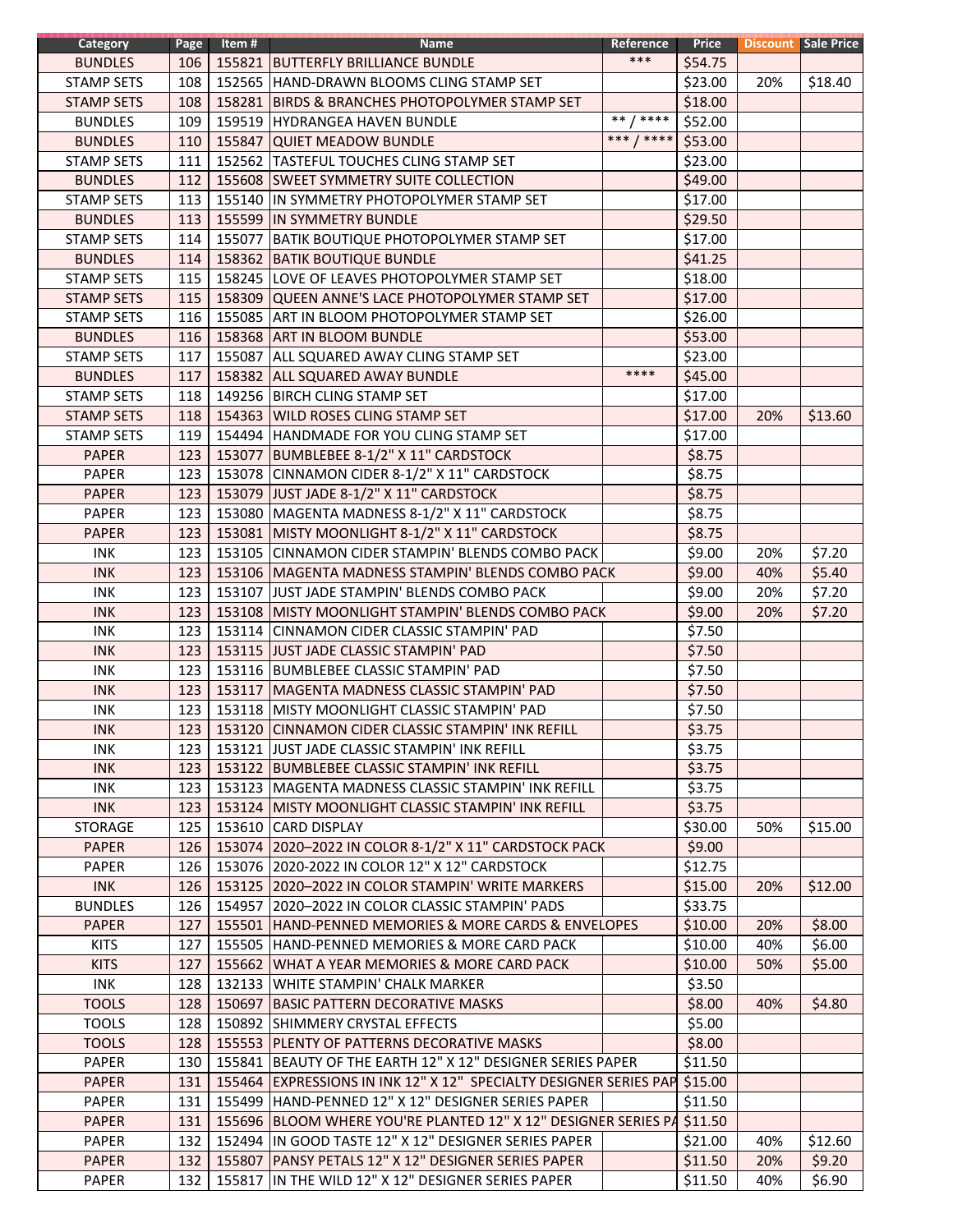| <b>Category</b>       | Page       | Item # | <b>Name</b>                                                     | Reference | Price   |     | <b>Discount</b> Sale Price |
|-----------------------|------------|--------|-----------------------------------------------------------------|-----------|---------|-----|----------------------------|
| <b>PAPER</b>          | 133        |        | 155605 SWEET SYMMETRY 12" X 12" DESIGNER SERIES PAPER           |           | \$11.50 |     |                            |
| PAPER                 | 133        |        | 155718 TIDINGS OF CHRISTMAS 6" X 6" DESIGNER SERIES PAPER       |           | \$11.50 |     |                            |
| <b>PAPER</b>          | 133        |        | 155761 SIMPLY ELEGANT 12" X 12" SPECIALTY DESIGNER SERIES PAPER |           | \$15.00 |     |                            |
| PAPER                 | 134        |        | 155226 NEUTRALS 6" X 6" DESIGNER SERIES PAPER                   |           | \$11.50 | 40% | \$6.90                     |
| <b>PAPER</b>          | 134        |        | 155227 REGALS 6" X 6" DESIGNER SERIES PAPER                     |           | \$11.50 | 40% | \$6.90                     |
| PAPER                 | 134        | 155228 | BRIGHTS 6" X 6" DESIGNER SERIES PAPER                           |           | \$11.50 | 40% | \$6.90                     |
| <b>PAPER</b>          | 134        |        | 155229 SUBTLES 6" X 6" DESIGNER SERIES PAPER                    |           | \$11.50 | 40% | \$6.90                     |
| PAPER                 | 134        |        | 155230 IN COLOR 2020-2022 6" X 6" DESIGNER SERIES PAPER         |           | \$11.50 | 40% | \$6.90                     |
| <b>PAPER</b>          | 134        | 155641 | 2021-2023 IN COLOR 6" X 6" DESIGNER SERIES PAPER                |           | \$11.50 | 40% | \$6.90                     |
| PAPER                 | 134        |        | 155686 YOU'RE A PEACH 12" X 12" DESIGNER SERIES PAPER           |           | \$11.50 | 20% | \$9.20                     |
| <b>PAPER</b>          | 135        |        | 152484 SQUARE VELLUM DOILIES                                    |           | \$5.00  | 20% | \$4.00                     |
| PAPER                 | 135        |        | 153056   RAINBOW GLIMMER PAPER                                  |           | \$6.00  | 20% | \$4.80                     |
| <b>PAPER</b>          | 135        |        | 154574   HYDRANGEA HILL MERCURY GLASS DESIGNER ACETATE          |           | \$11.50 | 40% | \$6.90                     |
| PAPER                 | 135        |        | 155616 2021-2023 IN COLOR SHIMMER VELLUM                        |           | \$12.00 | 20% | \$9.60                     |
|                       |            |        |                                                                 |           |         |     |                            |
| <b>PAPER</b>          | 135        | 155784 | OMBRE 12" X 12" SPECIALTY PAPER                                 |           | \$10.00 | 20% | \$8.00                     |
| <b>EMBELLISHMENTS</b> | 137        |        | 144628 ACETATE CARD BOXES                                       |           | \$7.00  |     |                            |
| <b>PAPER</b>          | 137        |        | 150428 3-1/8" X 3-1/8" ACETATE CARD BOXES                       |           | \$6.00  | 20% | \$4.80                     |
| PAPER                 | 137        |        | 151312 3" X 9" PRINTED GUSSETED CELLOPHANE BAGS                 |           | \$7.00  |     |                            |
| <b>PAPER</b>          | 137        |        | 153069 MINI PAPER PUMPKIN BOX                                   |           | \$7.50  |     |                            |
| PAPER                 | 137        |        | 153493 MINI COFFEE CUPS                                         |           | \$7.50  | 20% | \$6.00                     |
| <b>PAPER</b>          | 137        |        | 155479 OMBRE GIFT BAGS                                          |           | \$6.00  | 20% | \$4.80                     |
| <b>PAPER</b>          | 137        |        | 155566 SIMPLY CLASSIC TREAT BOXES                               |           | \$10.00 | 40% | \$6.00                     |
| <b>EMBELLISHMENTS</b> | 137        |        | 155685 MINI JAM JARS                                            |           | \$9.00  |     |                            |
| <b>EMBELLISHMENTS</b> | 139        |        | 147897 BLACK 3/8" GLITTERED ORGANDY RIBBON                      |           | \$8.50  |     |                            |
| <b>EMBELLISHMENTS</b> | 139        |        | 149441 PETAL PINK 5/8" ORGANDY STRIPED RIBBON                   |           | \$8.00  | 40% | \$4.80                     |
| <b>EMBELLISHMENTS</b> | 139        |        | 149496 OLD OLIVE/PRETTY PEACOCK 3/8" REVERSIBLE RIBBON          |           | \$7.50  | 20% | \$6.00                     |
| <b>EMBELLISHMENTS</b> | 139        |        | 154561 3/8" FINE ART RIBBON                                     |           | \$7.50  | 20% | \$6.00                     |
| <b>EMBELLISHMENTS</b> | 139        |        | 154572 GORGEOUS GRAPE 3/8" SHEER RIBBON                         |           | \$7.00  | 40% | \$4.20                     |
| <b>EMBELLISHMENTS</b> | 139        |        | 155610 FLIRTY FLAMINGO 1/4" METALLIC RIBBON                     |           | \$8.00  | 20% | \$6.40                     |
| <b>EMBELLISHMENTS</b> | 139        |        | 155722 EVENING EVERGREEN CHEVRON WEAVE RIBBON                   |           | \$6.00  | 20% | \$4.80                     |
| <b>EMBELLISHMENTS</b> | 139        |        | 155813 7/8" SMOKY SLATE TEXTURED RIBBON                         |           | \$8.50  | 40% | \$5.10                     |
| <b>EMBELLISHMENTS</b> | 139        |        | 155815 JUST JADE & GOLD 3/8" BRAIDED RIBBON                     |           | \$6.00  | 20% | \$4.80                     |
| <b>EMBELLISHMENTS</b> | 140        |        | 149593 VERY VANILLA 3/8" SCALLOPED LACE TRIM                    |           | \$7.00  | 20% | \$5.60                     |
| <b>EMBELLISHMENTS</b> | 140        |        | 151155 REAL RED 3/8" DOUBLE-STITCHED SATIN RIBBON               |           | \$7.50  | 20% | \$6.00                     |
| <b>EMBELLISHMENTS</b> | $140 \mid$ |        | 152466 PLAYFUL PETS TRIM COMBO PACK                             |           | \$7.50  | 20% | \$6.00                     |
| <b>EMBELLISHMENTS</b> | 140        |        | 153620 FLOWERS FOR EVERY SEASON RIBBON COMBO PACK               |           | \$10.00 | 20% | \$8.00                     |
| <b>EMBELLISHMENTS</b> | 140        |        | 153658 BUMBLEBEE 1/4" GINGHAM RIBBON                            |           | \$7.00  | 20% | \$5.60                     |
| <b>EMBELLISHMENTS</b> | 140        |        | 155812 HIGHLAND HEATHER 1/2" GROSGRAIN RIBBON                   |           | \$6.00  | 40% | \$3.60                     |
| <b>EMBELLISHMENTS</b> | 140        |        | 155814 MINT MACARON 1/2" SOFT VELVET RIBBON                     |           | \$8.50  | 40% | \$5.10                     |
| <b>EMBELLISHMENTS</b> | 140        |        | 155816 PALE PAPAYA & WHITE 1/2" WOVEN RIBBON                    |           | \$7.00  | 40% | \$4.20                     |
| <b>EMBELLISHMENTS</b> | 141        |        | 155465 EXPRESSIONS IN INK EPHEMERA PACK                         |           | \$7.00  | 20% | \$5.60                     |
| <b>EMBELLISHMENTS</b> | 141        |        | 155568 BUMBLEBEE TRINKETS                                       |           | \$7.50  | 20% | \$6.00                     |
| <b>EMBELLISHMENTS</b> | 141        |        | 155697 PAPER LATTICE                                            |           | \$6.00  | 20% | \$4.80                     |
| <b>EMBELLISHMENTS</b> | 142        |        | 150457 HOLIDAY RHINESTONE BASIC JEWELS                          |           | \$6.00  |     |                            |
| <b>EMBELLISHMENTS</b> | 142        |        | 152478 GILDED GEMS                                              |           | \$7.00  | 20% | \$5.60                     |
| <b>EMBELLISHMENTS</b> | 142        |        | 153547 BLUE ADHESIVE-BACKED GEMS                                |           | \$8.00  | 40% | \$4.80                     |
| <b>EMBELLISHMENTS</b> | 142        |        | 155500 GENIAL GEMS                                              |           | \$8.00  | 40% | \$4.80                     |
| <b>EMBELLISHMENTS</b> | 142        |        | 155567 SILVER & CLEAR EPOXY ESSENTIALS                          |           | \$9.50  | 20% | \$7.60                     |
|                       |            |        |                                                                 |           |         |     | \$5.60                     |
| <b>EMBELLISHMENTS</b> | 142        |        | 155571 2021-2023 IN COLOR JEWELS                                |           | \$7.00  | 20% |                            |
| <b>EMBELLISHMENTS</b> | 142        |        | 155572 2020-2022 IN COLOR SQUARE GEMS                           |           | \$8.00  | 20% | \$6.40                     |
| <b>EMBELLISHMENTS</b> | 143        |        | 146282 METALLIC PEARLS                                          |           | \$7.00  |     |                            |
| <b>EMBELLISHMENTS</b> | 143        |        | 152467 PLAYING WITH PATTERNS RESIN DOTS                         |           | \$8.00  | 40% | \$4.80                     |
| <b>EMBELLISHMENTS</b> | 143        |        | 152477 ARTISTRY BLOOMS ADHESIVE-BACKED SEQUINS                  |           | \$7.00  |     |                            |
| <b>EMBELLISHMENTS</b> | 143        |        | 153100   MASON JAR SHAKER DOMES                                 |           | \$6.50  | 20% | \$5.20                     |
| <b>EMBELLISHMENTS</b> | 143        |        | 153556 SEQUINS FOR EVERYTHING                                   |           | \$12.00 | 50% | \$6.00                     |
| <b>EMBELLISHMENTS</b> | 143        |        | 155569 SHAKER SHAPES                                            |           | \$7.00  | 40% | \$4.20                     |
| <b>TOOLS</b>          | 147        |        | 155762 ELEGANT TAG PUNCH                                        |           | \$18.00 |     |                            |
| <b>TOOLS</b>          | 148        |        | 154239 STRAWBERRY BUILDER PUNCH                                 |           | \$18.00 | 50% | \$9.00                     |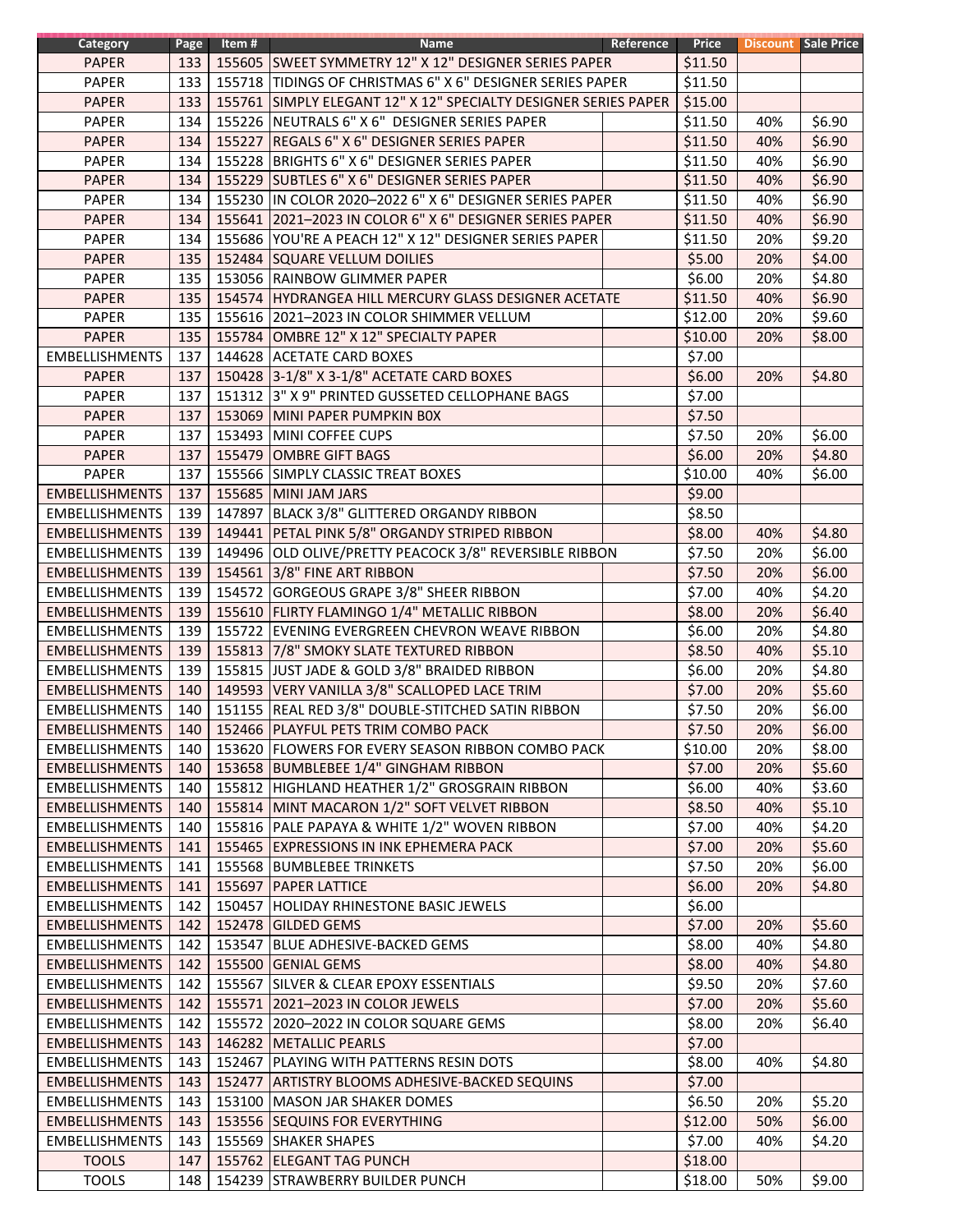| Category     | Page | Item # | Name                                           | Reference | Price   |     | <b>Discount</b> Sale Price |
|--------------|------|--------|------------------------------------------------|-----------|---------|-----|----------------------------|
| <b>TOOLS</b> | 148  |        | 155372 TURTLE PUNCH                            |           | \$18.00 | 20% | \$14.40                    |
| <b>TOOLS</b> | 148  |        | 155606 SYMMETRICAL STEMS BORDER PUNCH          |           | \$16.00 | 20% | \$12.80                    |
| <b>TOOLS</b> | 149  |        | 145667 TAILORED TAG PUNCH                      |           | \$18.00 | 20% | \$14.40                    |
| <b>TOOLS</b> | 149  |        | 149518 DELIGHTFUL TAG TOPPER PUNCH             |           | \$23.00 | 20% | \$18.40                    |
| <b>TOOLS</b> | 149  |        | 150643 SNOWMAN BUILDER PUNCH                   |           | \$18.00 | 20% | \$14.40                    |
| <b>TOOLS</b> | 149  |        | 152711 FANCY TAG TOPPER PUNCH                  |           | \$23.00 | 50% | \$11.50                    |
| <b>TOOLS</b> | 149  | 154241 | ICE CREAM CONE BUILDER PUNCH                   |           | \$18.00 | 50% | \$9.00                     |
| <b>TOOLS</b> | 149  |        | 154425 TREASURED TAGS PICK A PUNCH             |           | \$23.00 | 50% | \$11.50                    |
| <b>TOOLS</b> | 150  |        | 143713 DAISY PUNCH                             |           | \$18.00 | 20% | \$14.40                    |
| <b>TOOLS</b> | 150  |        | 144666 CAT PUNCH                               |           | \$18.00 | 40% | \$10.80                    |
| <b>TOOLS</b> | 150  |        | 144668 EVERYDAY LABEL PUNCH                    |           | \$18.00 | 20% | \$14.40                    |
| <b>TOOLS</b> | 150  |        | 146320 DETAILED TRIO PUNCH                     |           | \$20.00 | 40% | \$12.00                    |
| <b>TOOLS</b> | 150  |        | 148012 SPRIG PUNCH                             |           | \$18.00 | 40% | \$10.80                    |
| <b>TOOLS</b> |      |        |                                                |           | \$18.00 |     |                            |
|              | 150  |        | 149521 PINE TREE PUNCH                         |           |         | 20% | \$14.40                    |
| <b>TOOLS</b> | 154  | 152716 | <b>GREENERY EMBOSSING FOLDERS</b>              |           | \$8.00  | 40% | \$4.80                     |
| <b>TOOLS</b> | 154  |        | 152953 DANDELIONS 3D EMBOSSING FOLDER          |           | \$10.00 | 40% | \$6.00                     |
| <b>TOOLS</b> | 154  |        | 153576 EVERGREEN FOREST 3D EMBOSSING FOLDER    |           | \$10.00 | 20% | \$8.00                     |
| <b>TOOLS</b> | 154  |        | 155429 ANIMAL PRINT EMBOSSING FOLDER           |           | \$7.50  | 50% | \$3.75                     |
| <b>TOOLS</b> | 154  |        | 155431 BARK 3D EMBOSSING FOLDER                |           | \$10.00 |     |                            |
| <b>TOOLS</b> | 154  |        | 155432 CHECKS & DOTS EMBOSSING FOLDERS         |           | \$8.00  | 20% | \$6.40                     |
| <b>TOOLS</b> | 154  |        | 155434 DOTTY HEARTS EMBOSSING FOLDERS          |           | \$8.00  |     |                            |
| <b>TOOLS</b> | 155  |        | 149579 MAGNOLIA 3D EMBOSSING FOLDER            |           | \$10.00 | 40% | \$6.00                     |
| <b>TOOLS</b> | 155  |        | 150646 HAMMERED METAL 3D EMBOSSING FOLDER      |           | \$9.00  | 20% | \$7.20                     |
| <b>TOOLS</b> | 155  |        | 151474   PARISIAN FLOURISH 3D EMBOSSING FOLDER |           | \$10.00 | 40% | \$6.00                     |
| <b>TOOLS</b> | 155  | 152718 | <b>TASTEFUL TEXTILE 3D EMBOSSING FOLDER</b>    |           | \$9.00  | 20% | \$7.20                     |
| <b>TOOLS</b> | 155  | 152725 | ORNATE FLORAL 3D EMBOSSING FOLDER              |           | \$9.00  | 40% | \$5.40                     |
| <b>TOOLS</b> | 155  | 153126 | <b>MEADOW MOMENTS EMBOSSING FOLDERS</b>        |           | \$8.00  | 50% | \$4.00                     |
| <b>TOOLS</b> | 155  |        | 155435 MACRAME 3D EMBOSSING FOLDER             |           | \$9.00  | 20% | \$7.20                     |
| <b>TOOLS</b> | 157  |        | 155471 BABY CLOTHES DIES                       |           | \$26.00 |     |                            |
| <b>TOOLS</b> | 157  |        | 155961 FLORAL SQUARES DIES                     |           | \$27.00 |     |                            |
| <b>TOOLS</b> | 157  |        | 155989 BLOOM HYBRID EMBOSSING FOLDER           |           | \$33.00 | 40% | \$19.80                    |
| <b>TOOLS</b> | 158  |        | 153582 MANY LAYERED BLOSSOMS DIES              |           | \$45.00 | 40% | \$27.00                    |
| <b>TOOLS</b> | 158  |        | 155840 BEAUTIFUL TREES DIES                    |           | \$36.00 |     |                            |
| <b>TOOLS</b> | 158  |        | 155962 BATIK DIES                              |           | \$29.00 | 20% | \$23.20                    |
| <b>TOOLS</b> | 159  |        | 155546 ENCIRCLED IN BEAUTY DIES                |           | \$34.00 |     |                            |
| <b>TOOLS</b> | 159  |        | 155620 GRAPEVINE DIES                          |           | \$25.00 | 20% | \$20.00                    |
| <b>TOOLS</b> | 159  |        | 155964 HAT BUILDER DIES                        |           | \$22.00 |     |                            |
| <b>TOOLS</b> | 160  |        | 155684 SEA LIFE DIES                           |           | \$29.00 | 20% | \$23.20                    |
| <b>TOOLS</b> | 160  |        | 155960 SEASONAL BASKET DIES                    |           | \$32.00 | 40% | \$19.20                    |
| <b>TOOLS</b> | 160  |        | 155963  INSPIRING CANOPY DIES                  |           | \$32.00 | 20% | \$25.60                    |
|              |      |        |                                                |           | \$29.00 |     |                            |
| <b>TOOLS</b> | 161  |        | 154333 COOKIN' DIES                            |           |         |     |                            |
| <b>TOOLS</b> | 161  |        | 154335 WINDOW FLOWER BOX DIES                  |           | \$34.00 | 20% | \$27.20                    |
| <b>TOOLS</b> | 161  |        | 155513 BIG CATS DIES                           |           | \$26.00 | 20% | \$20.80                    |
| <b>TOOLS</b> | 161  |        | 155561 CHRISTMAS TRIMMINGS DIES                |           | \$27.00 |     |                            |
| <b>TOOLS</b> | 161  | 155829 | <b>PEACH DIES</b>                              |           | \$23.00 | 20% | \$18.40                    |
| <b>TOOLS</b> | 161  | 155860 | LAYERING HUGS DIES                             |           | \$28.00 |     |                            |
| <b>TOOLS</b> | 162  | 158200 | <b>BIRTHDAY CHICK DIES</b>                     |           | \$27.00 | 50% | \$13.50                    |
| <b>TOOLS</b> | 162  |        | 151456 CHERRY BLOSSOM DIES                     |           | \$36.00 | 50% | \$18.00                    |
| <b>TOOLS</b> | 162  |        | 151665 ALL DRESSED UP DIES                     |           | \$35.00 | 50% | \$17.50                    |
| <b>TOOLS</b> | 162  |        | 152719 BANNER BLOOMS DIES                      |           | \$31.00 | 50% | \$15.50                    |
| <b>TOOLS</b> | 162  |        | 152721 BIRDS & MORE DIES                       |           | \$34.00 | 40% | \$20.40                    |
| <b>TOOLS</b> | 162  |        | 153583 FABULOUS FLORALS DIES                   |           | \$31.00 | 50% | \$15.50                    |
| <b>TOOLS</b> | 162  |        | 154315 DANDY WISHES DIES                       |           | \$35.00 | 50% | \$17.50                    |
| <b>TOOLS</b> | 163  |        | 151495 IN THE TROPICS DIES                     |           | \$35.00 | 40% | \$21.00                    |
| <b>TOOLS</b> | 163  |        | 153585 HIPPO & FRIENDS DIES                    |           | \$36.00 | 20% | \$28.80                    |
| <b>TOOLS</b> | 163  |        | 154306   FLORAL HEART DIES                     |           | \$38.00 | 50% | \$19.00                    |
| <b>TOOLS</b> | 163  |        | 155556 FLOWER MARKET DIE                       |           | \$29.00 | 40% | \$17.40                    |
| <b>TOOLS</b> | 163  |        | 155965 CONIC DIES                              |           | \$29.00 |     |                            |